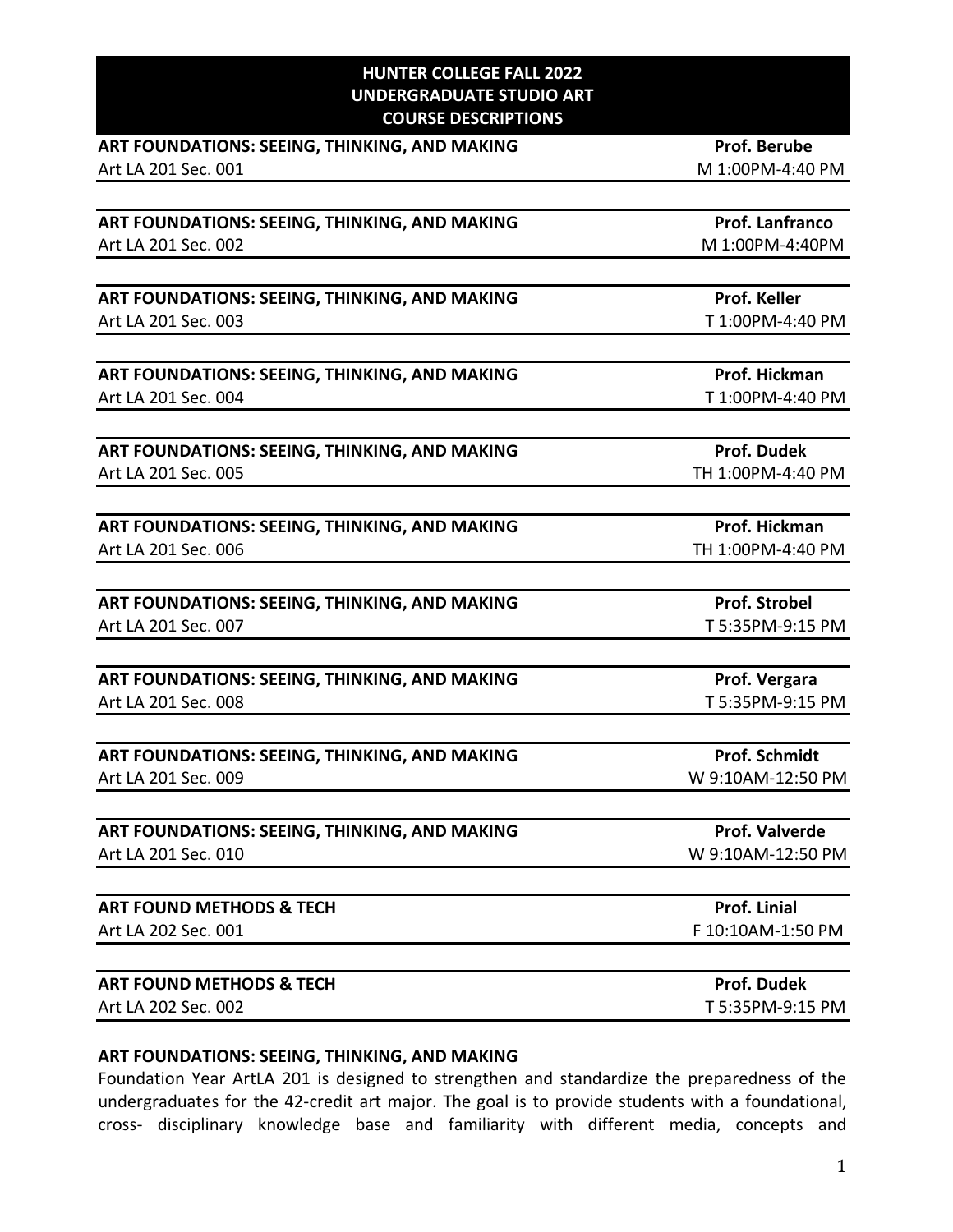methodologies in preparation for 200-level and advanced studio courses. A reading and writing component will be built into both semesters, qualifying the class as an ArtLA.

Foundation Year ArtLA 201 will follow a common guideline to ensure that all students receive the basic fundamentals of an art-making practice as well as the analytic and verbal skills to assess a work of art from the position of maker and observer.

Each class has two instructors from different disciplines. The faculty pair will plan the course sequence together, from reading and writing assignments to joint lectures and critiques involving both classes. Classes will meet at the same time in different classrooms. Each faculty member will reflect their own expertise and approach to the core studio fundamentals. Second semester will follow the same principle using two different faculty members working in other disciplines.

Pre-requisite for 24-credit major ArtLA 201— one semester 4 hour/3 credits

Pre-requisite for 42-credit major ArtLA 201— two semesters 4 hour/3 credits

# **ArtLA 201 may be taken concurrently and/or in either order.**

**ArtLA 201, the second semester of the Foundation Year, may be taken with any other 200 level class.**

**Advisor permission required. (We recommend an advisor dedicated to the Foundation Year to field questions and problems.)**

**Students take two semesters of Foundation Year, ArtLA 201. It is the advisor's responsibility to maximize the diversity of instructors. The advisor should enroll the student with faculty of at least two different disciplines when possible.**

**Transfer students must take at least one semester of Foundation Year before continuing in the program.**

| ART FOUNDATIONS: SEEING, THINKING, AND MAKING | <b>Prof. Berube &amp; Lanfranco</b> |
|-----------------------------------------------|-------------------------------------|
| Art LA 201 Sec 001 & 002                      | M 1:00PM-4:40PM                     |

Art Foundations ARTLA 201 Sections 001 and 002 is a team-taught course that prepares students for all concentrations of Studio Art. The course provides students with a foundational, crossdisciplinary knowledge base and familiarizes them with a variety of different 2D and 3D media, concepts, and methodologies in preparation for 200-level and advanced studio courses. In addition to studio assignments, reading and writing on art will be an integral component of the course, preparing students to assess works of art from the position of a maker and observer. ARTLA 201 Sections 001 and 002 are being taught completely in person and through Blackboard.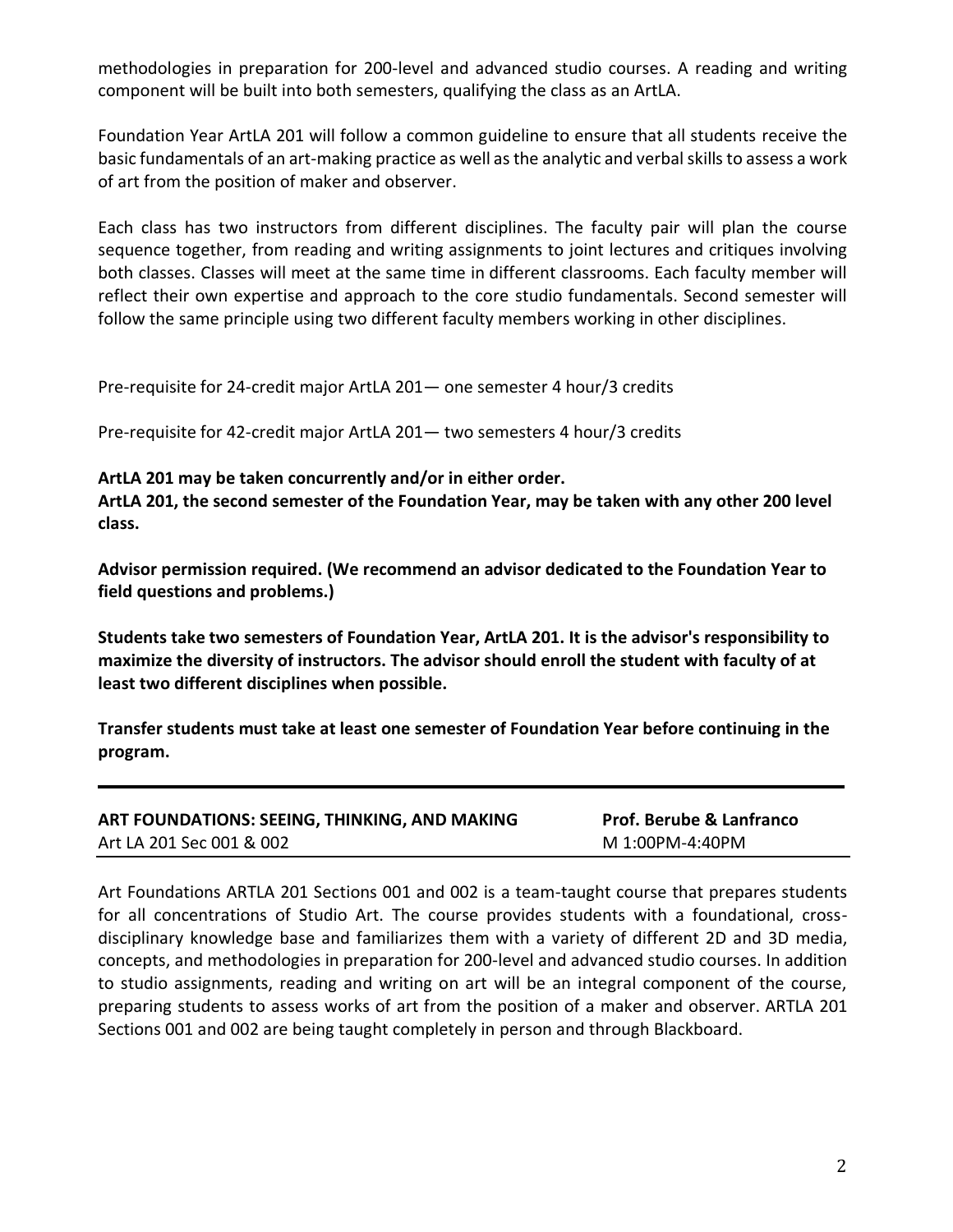#### **ART FOUNDATIONS: SEEING, THINKING, AND MAKING Prof. Keller & Hickman** Art LA 201 Sec 003 & 004 T 1:00PM-4:40 PM

Art Foundations ARTLA 20100 prepares students for all courses in all concentrations in the Studio Art major.

ARTLA 20100 is a prerequisite for all 200 level courses. The course provides students with a foundational, cross-disciplinary knowledge base and introduces them to a variety of different media, concepts, and methodologies. All assignments are project-based and include a writing component. Course readings, distributed on Blackboard, are designed to provide a baseline of shared texts for Foundation students.

This is a team taught by Professor Keller and Professor Hickman.

- Professor Keller's half of the course focuses on drawing, and her class is divided into three areas, figure, illusion, and abstraction. There are drawing, reading and writing assignments corresponding to each area. Each class includes exercises, a homework drawing project and a related reading and writing response. Detailed critiques of the homework are held each week as well as discussions of the reading. Lectures are given for each class topic including historic and contemporary are examples and concepts.
- Professor Hickman's half of the course focuses on sculpture, and his class is divided into three areas: figure, abstraction, and appropriation. For each area there are two sets of assignments in a wide variety of media, from plaster casting to kinetic sculpture. Each week there are additional drawing components, as well as corresponding readings and writing responses. Lectures include student examples from past semesters as well as how-to demonstrations. All course work is completed at home. Critiques and discussions are conducted in class.
- Students need a computer with an internet connection and a means, such as a smartphone, to digitally photograph and upload images of their work. In addition to the supplied kit, students need to purchase a small quantity of plaster and alginate, and simple drawing tools. Use of household items and recycled materials is encouraged.

| ART FOUNDATIONS: SEEING, THINKING, AND MAKING | <b>Prof. Dudek &amp; Hickman</b> |
|-----------------------------------------------|----------------------------------|
| Art LA 201 Sec 005 & 006                      | TH 1:00PM-4:40PM                 |

#### **Prof. Dudek:**

This course provides students with a foundational, cross- disciplinary knowledge base and familiarizes them with a variety of different media, concepts, and methodologies. In addition to studio assignments, reading and writing on art will be an integral component of the course, preparing students to assess works of art from the position of a maker and observer.

The course will focus on producing artwork based upon conceptual, historical and theoretical reasoning relating to contemporary art practices. We will be examining these issues through a series of readings, writings, slides, lectures, videos, workshops, and exhibitions. Students will make work during class, and will also be required to work outside of class every week.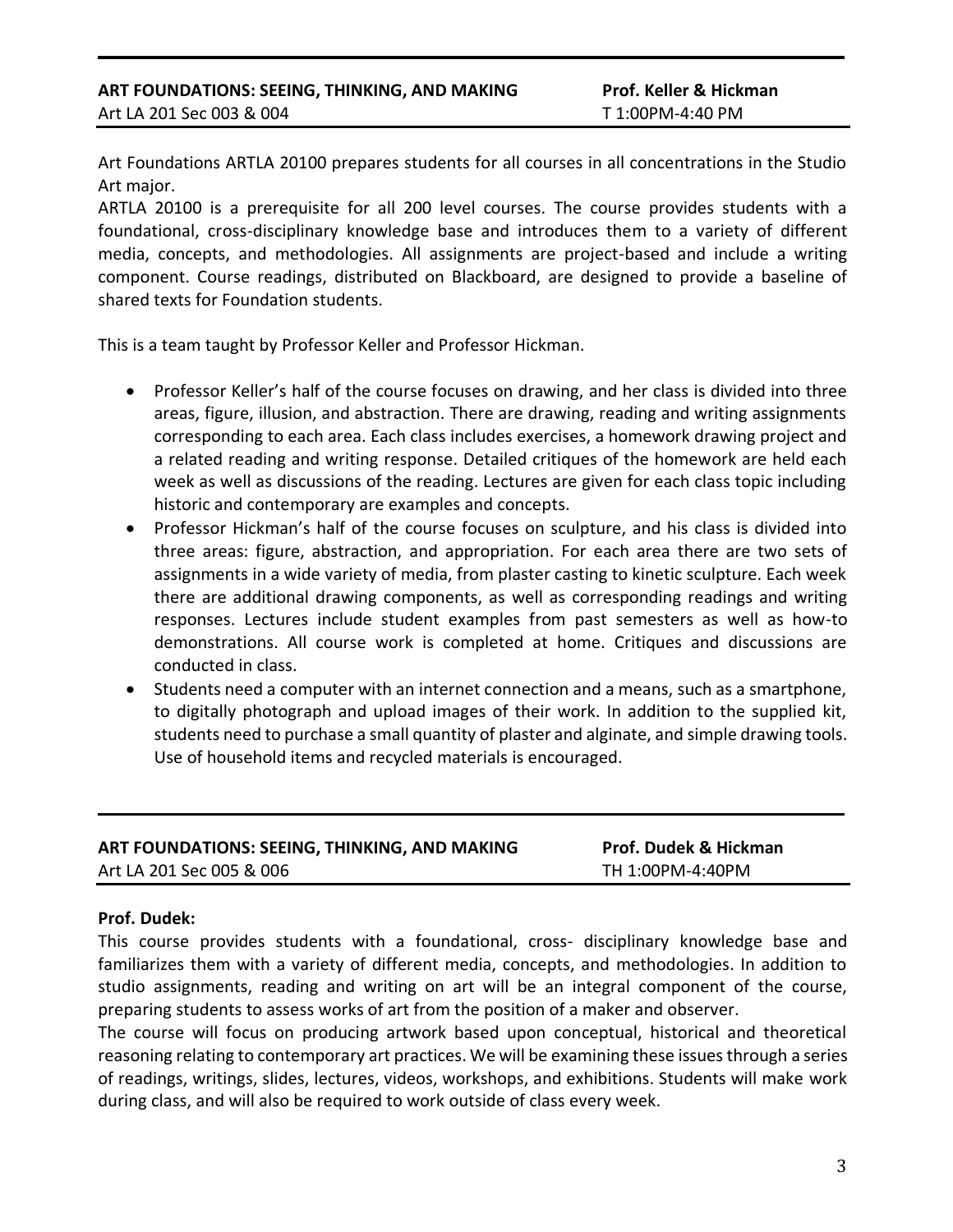# **Prof. Hickman:**

This class is team taught with another professor. Professor Hickman's half of the course focuses on sculpture, and his class is divided into three areas: figure, abstraction, and appropriation. For each area there are two sets of assignments in a wide variety of media, from plaster casting to kinetic sculpture. For each assignment there are additional drawing components, as well as corresponding readings and writing responses. Lectures include student examples from past semesters as well as how-to demonstrations. All course work is completed at home. Critiques and discussions are conducted in class. Students need a computer with an internet connection and a means, such as a smartphone, to digitally photograph and upload images of their work. In addition to the supplied kit, students need to purchase a small quantity of plaster and alginate. Use of household items and recycled materials is encouraged.

# **ART FOUNDATIONS: SEEING, THINKING, AND MAKING Prof. Strobel & Vergara** Art LA 201 Sec 007 & 008 T 5:35PM-9:15PM

# **Prof. Johanna Strobel:**

This class is team taught with Prof. Vergara. Professor Strobel's half of the course focuses on video art. In six assignments students will explore different ways of time-based story telling incorporating drawing, photography, found footage, and animation and accompanied by contemporary readings and museum visits as well as writing responses. Lectures include examples of contemporary video art and art historical references. Course work is in most part completed outside of class. Critiques and discussions are conducted in class. Students need a computer with an internet connection and a means, such as a smartphone, tablet or digital camera to produce, digitally photograph and upload their work.

#### **Prof. Virginia Vergara:**

Art Foundations ARTLA 201 is a team-taught course that prepares students for all courses in all concentrations in Studio Art. The course provides students with a foundational, cross-disciplinary knowledge base and familiarizes them with a variety of different media, concepts, and methodologies.

| ART FOUNDATIONS: SEEING, THINKING, AND MAKING | <b>Prof. Schmidt &amp; Valverde</b> |
|-----------------------------------------------|-------------------------------------|
| Art LA 201 Sec 009 & 010                      | W 9:10AM-12:50PM                    |

#### **Prof. Schmidt:**

Art Foundations ARTLA 201 section 005 and 006 is a team-taught course that prepares students for all concentrations of Studio Art. The course provides students with a foundational, cross-disciplinary knowledge base and familiarizes them with a variety of different 2D and 3D media, concepts, and methodologies in preparation for 200-level and advanced studio courses.

Professor Schmidt's section explores art as a concept in the many ways it surrounds us and creates gateways students to engage and connect. Informed by reading and viewing, we practice identifying, manifesting and transforming ideas by sketching, writing and discussing. We will work with a variety of media and utilize strategies and aesthetic forms found in social media, Zine Culture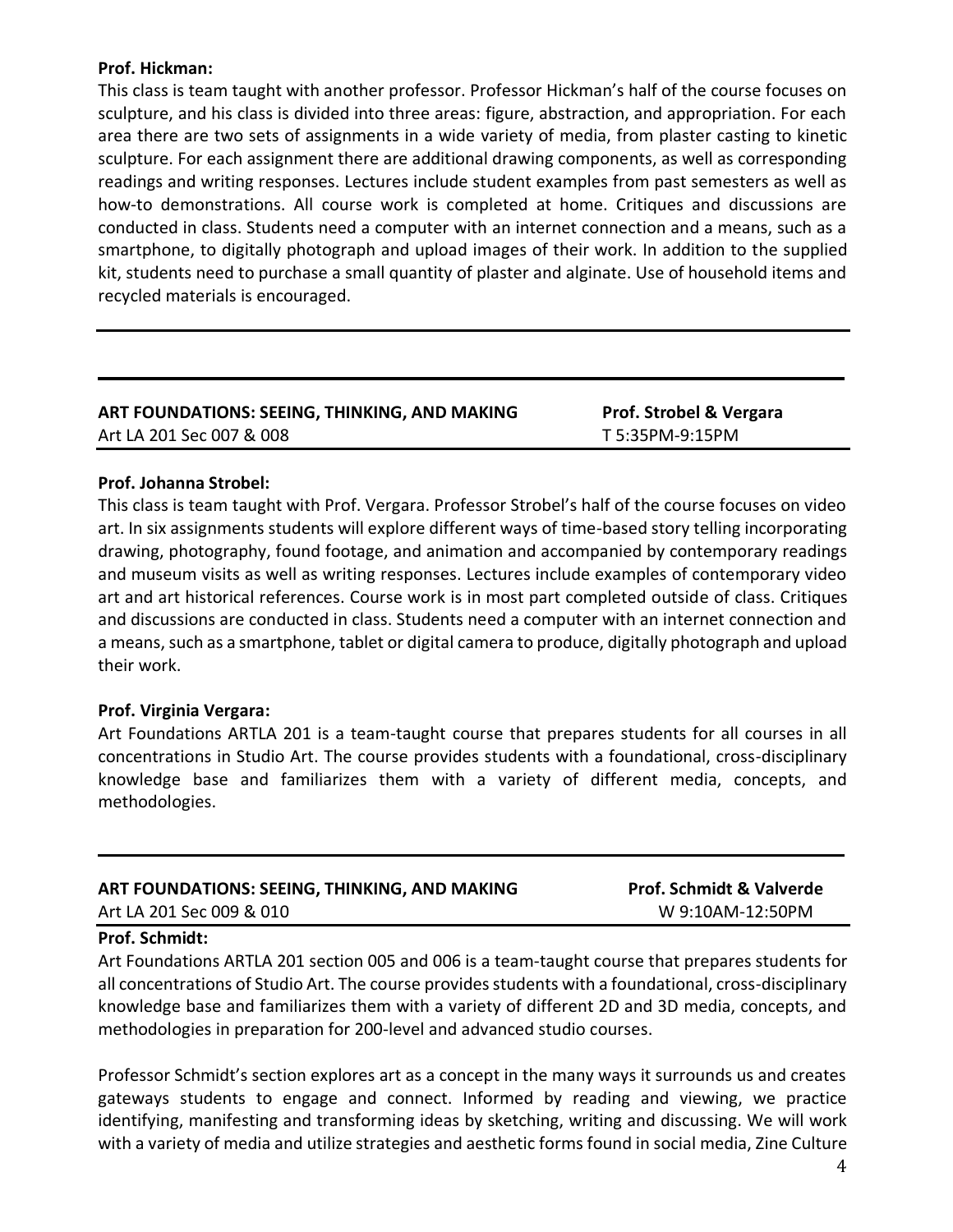and DIY. Goals of the class are to think smart and improvise as well as to acknowledge our peers and the class constellation as a material matter.

# **Prof. Valverde:**

Art Foundations ARTLA 201 is a team-taught course that prepares students for all courses in all concentrations of Studio Art. For the Studio Art Major, two sections of ARTLA 201 taken over two semesters is required as a foundation for the 42-credit major and one section is required for the 24 credit major. The course provides students with a foundational, cross-disciplinary knowledge base and familiarizes them with a variety of different media, concepts, and methodologies in preparation for 200-level and advanced studio courses. In addition to studio assignments, reading and writing on art will be an integral component of the courses, preparing students to assess works of art from the position of a maker and observer.

The course will focus on producing artwork based upon conceptual, historical and theoretical reasoning relating to contemporary art practices. We will be examining these issues through a series of readings, writings, slides, lectures, videos, workshops, and exhibitions. Students are encouraged to keep a sketchbook, and keep a series of drawings, ideas, and other material related to the course.

| <b>ART FOUND METHODS &amp;TECH</b>  | <b>Prof. Linial</b> |
|-------------------------------------|---------------------|
| Art LA 202 Sec 001                  | F 10:10AM-1:50PM    |
| [Description Forthcoming]           |                     |
| <b>ART FOUND METHODS &amp; TECH</b> | <b>Prof. Dudek</b>  |
| Art LA 202 Sec. 002                 | T 5:35PM-9:15PM     |

ARTLA 202 is the second part of the foundation year course requirement for 42-credit art majors and is taught by one instructor. This class is open to any student who has taken ARTLA 201 or the equivalent. Students will become acquainted with contemporary art practices (what is being made and who is making it) through museum exhibitions, gallery exhibitions and online exhibitions. All of which will be augmented with selected videos and readings, as well as PowerPoint presentations by the instructor and students (research is part of the course).

In short: we will make sculptures, look at sculptures, talk about sculptures, write about sculptures, find out what could be a sculpture and use any tool and/or material in the process. Projects will be assigned.

| <b>DRAWING</b>     | <b>Prof. Frantz</b> |
|--------------------|---------------------|
| Art CR 221 Sec 001 | M 9:10AM-12:50PM    |

From prehistoric times to today, artists have described the human experience through drawing. This course will expand students' skill, perspective, and engagement with this tradition. We will draw from observation of living people, sculptural objects, and ourselves. Students will develop strategies for "seeing" the human figure through line and gesture, value and form, depth and volume, and spatial systems. The homework will expand students' expressive and interpretive abilities (ex. Portraiture, allegory, and visual narrative). Visits to museums and studies of current and historical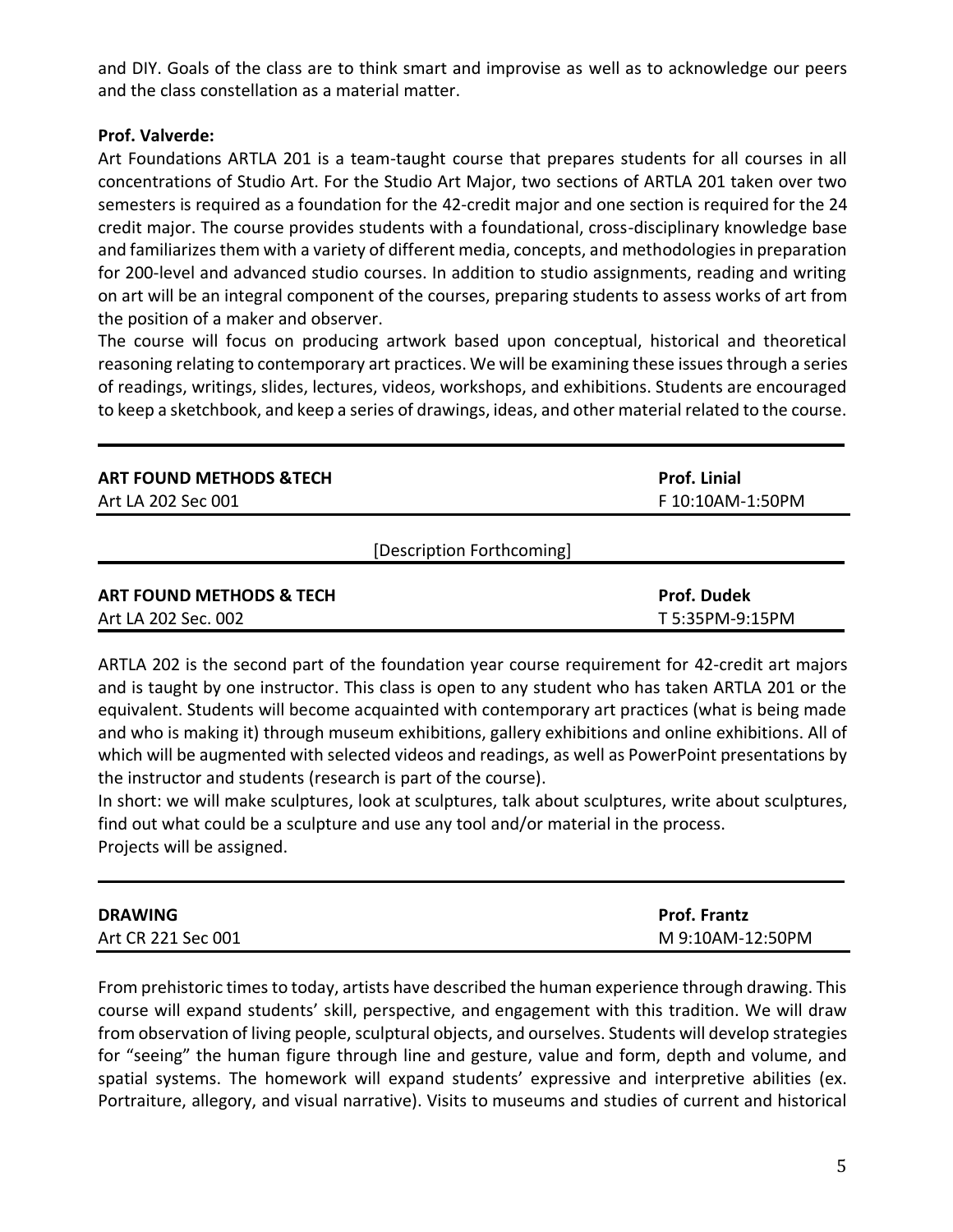artworks will contextualize our studies. Throughout, we will ask how drawing allows us to tell stories, explore identity, and investigate the condition of embodiment.

This is an introductory drawing class. Students are expected to have taken a foundation-level course (such as ARTLA 101 or ARTLA 201), but no other art experience is assumed. Projects may function at a number of levels, depending on the level of the student. Those more advanced in their practice will have room to explore expressive, narrative, and conceptual aspects of drawing along with technical ones. At this time, I expect the course to be fully in-person.

| <b>DRAWING</b>     | <b>Prof. Thelander</b>    |
|--------------------|---------------------------|
| Art CR 221 Sec 002 | M 5:35PM-9:15PM           |
|                    |                           |
|                    | [Description Forthcoming] |
|                    |                           |

| <b>DRAWING</b>     | Prof. King        |
|--------------------|-------------------|
| Art CR 221 Sec 003 | TH 1:00PM-4:40 PM |

This course provides a comprehensive introduction to the art of drawing with an emphasis on the development of visual awareness. The class follows a sequence of assignments that introduces drawing fundamentals and materials to thoughtfully expand individual expression. How different artists incorporate drawing historically in a contemporary context is explored online and in visits to NYC museums and galleries. Students will maintain a sketchbook practice, complete studio and written assignments, and participate in group activities and critiques.

| <b>ADVANCED DRAWING</b> |                           | <b>Prof. Sanchez</b> |
|-------------------------|---------------------------|----------------------|
| Art CR 322 Sec 001      |                           | W 9:10AM-12:50PM     |
|                         |                           |                      |
|                         | [Description Forthcoming] |                      |
| <b>ADVANCED DRAWING</b> |                           | Prof. Chen           |
| Art CR 322 Sec 002      |                           | TH 5:35PM-9:15PM     |
|                         | [Description Forthcoming] |                      |
| <b>ADVANCED DRAWING</b> |                           | Prof. Jaudon         |
| Art CR 322 Sec 003      |                           | T 1:00PM-4:40PM      |

In this advanced class we will try to combine imagination and creativity with the mastery of technical skills. We will investigate a wide range of drawing methods and concentrate on building an individual vocabulary of concepts and working processes. We will do this through weekly critiques as well as museum visits. We will aim for a comprehensive understanding of drawing mediums, compositional principles, and space construction.

The first part of the semester will focus on workshops, demonstrations, and sketchbook projects that develop into intensive independent work as the semester progresses. There will be weekly homework projects as well as sketchbook and writing assignments. The goal for this advanced class is to work from the imagination and create a visual language that expresses one's ideas, while developing a better understanding of contemporary and historical precedents.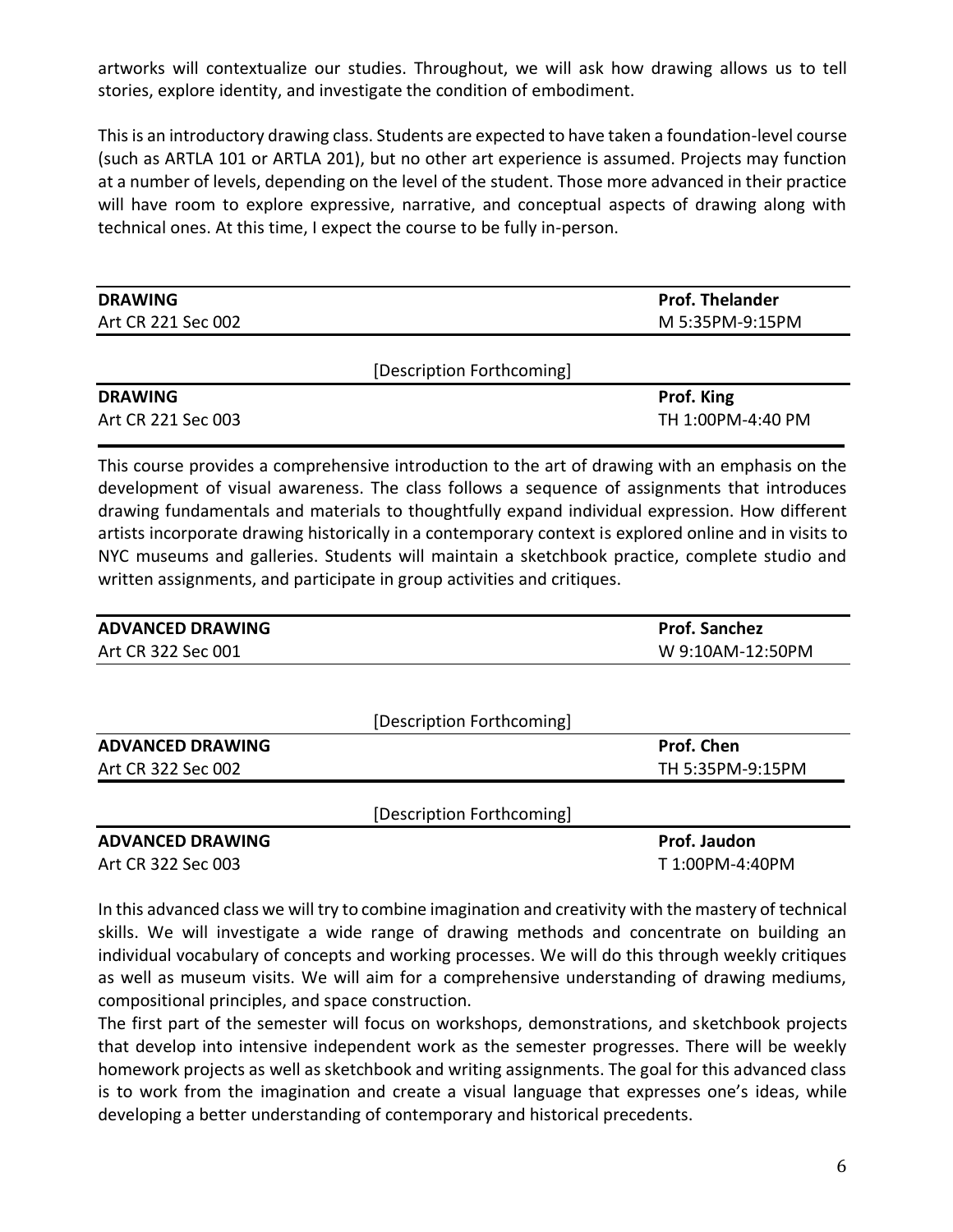| <b>COLLAGE &amp; ASSEMBLAGE</b> | <b>Prof. Carreiro</b> |
|---------------------------------|-----------------------|
| Art CR 360.19 Sec 001           | T 9:10AM-11:50AM      |

This course will be held in person and is based on a series of projects designed to introduce the unique and wide range of creative possibilities provided by collage processes and thinking.

For example, we will explore different kinds of compositional organization – all-over, hierarchical, etc. We will experiment with various types of narrative, with visual self-representation, abstraction as a language and the concepts of juxtaposition and transformation.

We will investigate autobiography, human relationships and social-political issues – all through collage techniques.

We will invent and construct, from found materials, an "artifact" from a past or future society, either historical or imagined, that suggests, through its features, its original function and the characteristics of its home culture.

The role of artistic influence will be considered through a project engaging students` conscious embrace of influence from an admired artist`s work.

We will discuss issues related to notions of the fragment, the trace, the hybrid, the incomplete, the disharmonious – to juxtaposition, dissimilarity, and the multiform.

Relevant historical models from various cultures and times will be investigated as well as related contemporary practices.

Various image transfer techniques will be demonstrated.

Class work will be augmented by image lectures, frequent informal critiques and the development of a critical language with which to discuss the visual, the material and the conceptual.

Each week we will work on our projects, critique them as a group and discuss an image lecture/video related to each project. Image lectures will include:

Collage Before and After Modernism Gee's Bend Quilts and Jogakbo (Korean collaged wrapping cloths) Romare Beardon and His Influence Femmage and Victorian Photomontage Quilts Versus Modernist Painting Hannah Hoch/ Berlin Dada and Eileen Agar/ British Surrealism Chilean Arpilleras Assemblage – Norman Daly, Sonia Gomez, etc Fabrics, Fibers and Figures Boxes, Altars and Milagros Collage/Printmaking/Handmade Paper/PostCards/ Film Stills Eccentric Materials- Puzzles, Shells, Metals, Jewels Large Scale Assemblages – Houses, Palaces, Gardens, etc

# **PRINTMAKING (COMBINED) Prof. Duverney**

Art CR 225/Art CR 326 Sec 001 T 9:10AM-12:50 PM

[Description Forthcoming]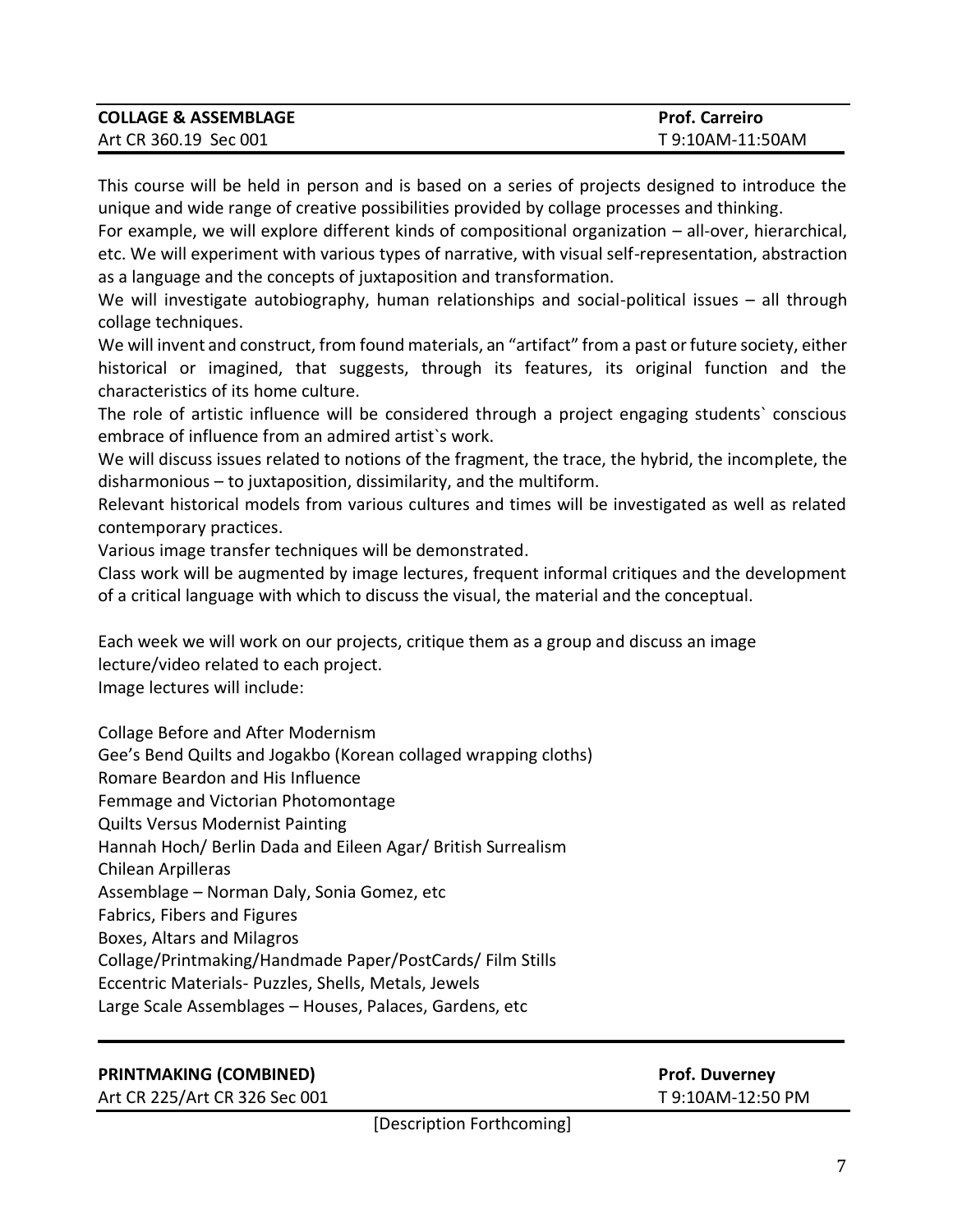| <b>PRINTMAKING (COMBINED)</b> | Prof. King      |
|-------------------------------|-----------------|
| Art CR 225/Art CR 326 Sec 002 | W 1:00PM-4:40PM |

In this combined level printmaking course students will learn four etching techniques: drypoint, softground, hard-ground, and aquatint. Students will learn how to use an etching press, how to print in both black and white and color, and how to create small editions of prints. The final project will offer students an opportunity to combine other media with their etchings, encouraging thoughtful exploration of printmaking in the expanded field. Students will gain insight into the professional and historical background of printmaking through a visit to the Study Room for Drawings and Prints at the Metropolitan Museum of Art, as well as through visits to galleries and print fairs. No prior printmaking is required to take section 225.

| <b>PRINTMAKING (COMBINED)</b>  | <b>Prof. Mooses</b> |
|--------------------------------|---------------------|
| Art CR 225/ Art CR 326 Sec 003 | W 9:10AM-12:50PM    |
|                                |                     |
| [Description Forthcoming]      |                     |
|                                |                     |
| <b>PRINTMAKING (COMBINED)</b>  | <b>Prof. Ortiz</b>  |
| Art CR 225/ Art CR 326 Sec 004 | M 1:00PM-4:40PM     |

This course will explore material, experimental, conceptual, and the art historical territory of printmaking as a public form of address. Projects will begin with a conceptual and art historical introduction via slides and readings, along with technical demonstrations. Technically this course will focus on a mixed media approach that involves cyanotypes and non-conventional methods to printing. We will dive into specific histories of printmaking: traditions of Caribbean and Latin American printmaking that are associated with political activism and protest, traditions of printmaking of the African American experience, traditions of conceptual printmaking in NYC, XIX century traditions of French printmaking that were associated with the French revolution and political speech, and pyrotechnic uses of contemporary printmaking as exemplified by Robert Rauschenberg and Nancy Spero, and more recently by Kiki Smith and William Kendtridge. This course is structured to develop personal philosophies, and relate art to lived experience and civic life.

| <b>PAINTING (COMBINED)</b>    | <b>Prof. Bluestone</b> |
|-------------------------------|------------------------|
| Art CR 235/Art CR 336 Sec 003 | F 10:10AM-1:50PM       |

Painting I is a course that engages the physical material of paint as a means to create something that reflects our relationship with the world, both internally and externally. In this course we will investigate the material properties of paint as a means to creating processes and images that have the flexibility to incorporate and expand meaning. Paint is a vehicle that can reveal images as well as conceal. By digging into the technical capacity of the material we will begin to uncover the deeper possibilities of the medium.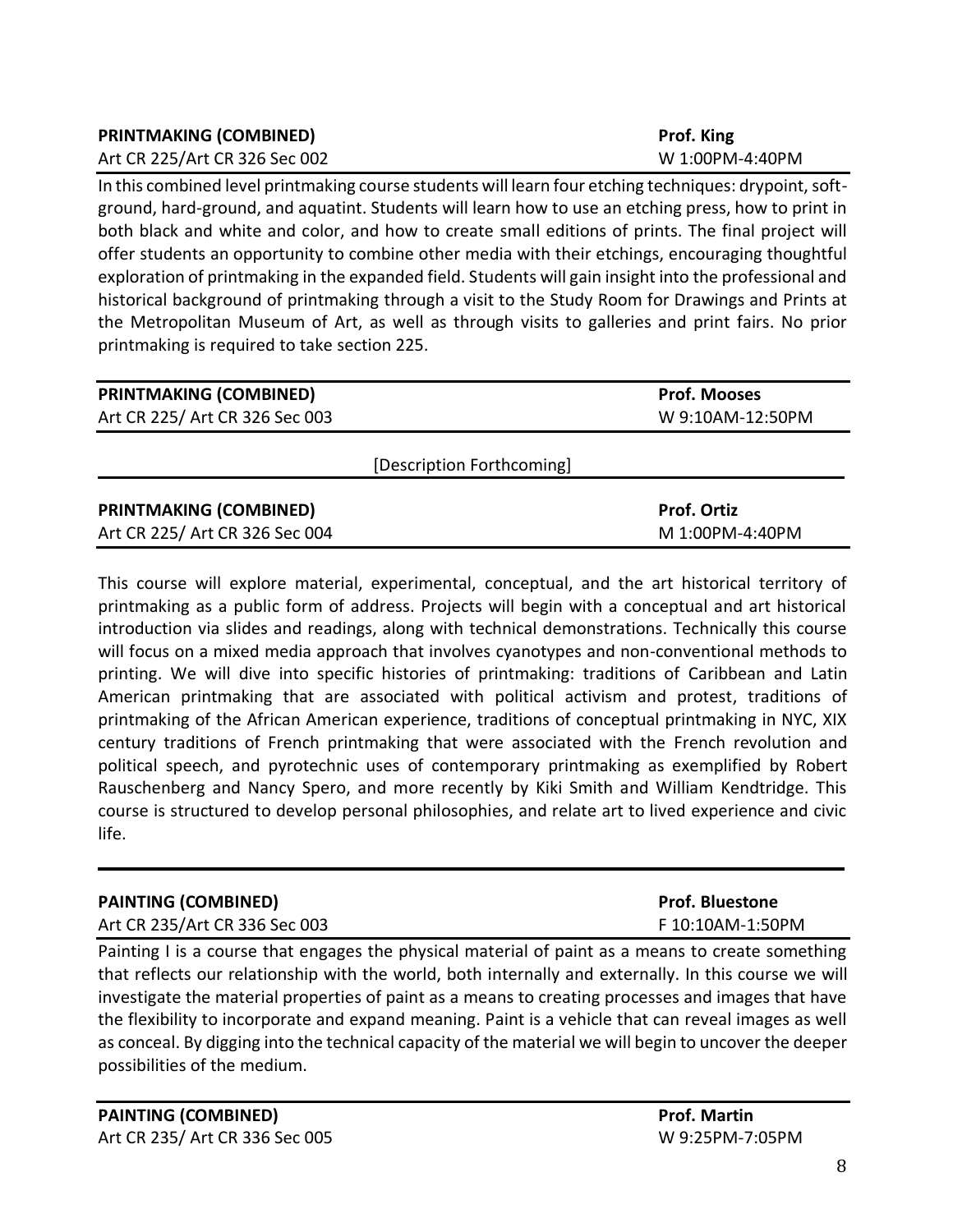#### [Description Forthcoming]

# **PAINTING (COMBINED) Prof. Jaudon**

Art CR 235/ Art CR 336 Sec 004 W 9:10AM-12:50PM

This studio class will make use of structured assignments and workshops to creatively explore a wide variety of approaches to contemporary painting. We will aim for a comprehensive understanding of color theory and practice, pigments and painting mediums, paint handling, compositional principles, and space construction.

Class critiques, gallery and museum visits complement weekly studio work. Open studio sessions offered weekly are available to finish paintings begun in class as well as homework assignments.

The goal of the class is to develop a personal pictorial vocabulary and an expanded understanding of painting, leading to working independently. Acrylic and oil are both options and will be covered in class.

| <b>PAINTING (COMBINED)</b>            | <b>Prof. Rodriguez</b> |
|---------------------------------------|------------------------|
| Art CR 235 Sec 04/ Art CR 336 Sec 001 | T 1:00PM-4:40PM        |

This is a combined beginning and advanced oil painting class. We will explore the many ways of finding subject matter that inspires. The class will look at examples of art that can help inform our process from a critical and historical perspective. We each have stories to tell. The class will help develop your personal narrative. The emphasis is on the creative process and exercises that will engage you to increase your painting and drawing skills.

| <b>SPECIAL TOPICS: PAINTING ON PAPER</b>                     |                           | Prof. Murphy                    |
|--------------------------------------------------------------|---------------------------|---------------------------------|
| ARTCR 360.29 Sec 001                                         |                           | TH 5:35PM-8:15PM                |
|                                                              | [Description Forthcoming] |                                 |
| 2D/3D/4D SEMINAR                                             |                           | Prof. Wilson                    |
| Art LA 406 Sec 001                                           |                           | M 3:25PM-6:05PM                 |
|                                                              | [Description Forthcoming] |                                 |
| <b>SCULPTURE (COMBINED)</b><br>Art CR 251/Art CR 352 Sec 003 |                           | Prof. Wilson<br>T 1:00PM-4:40PM |
|                                                              | [Description Forthcoming] |                                 |
| <b>SCULPTURE (COMBINED)</b>                                  |                           | <b>Prof. Sparks</b>             |
| Art CR 251/Art CR 352 Sec 002                                |                           | TH 1:00PM-4:40PM                |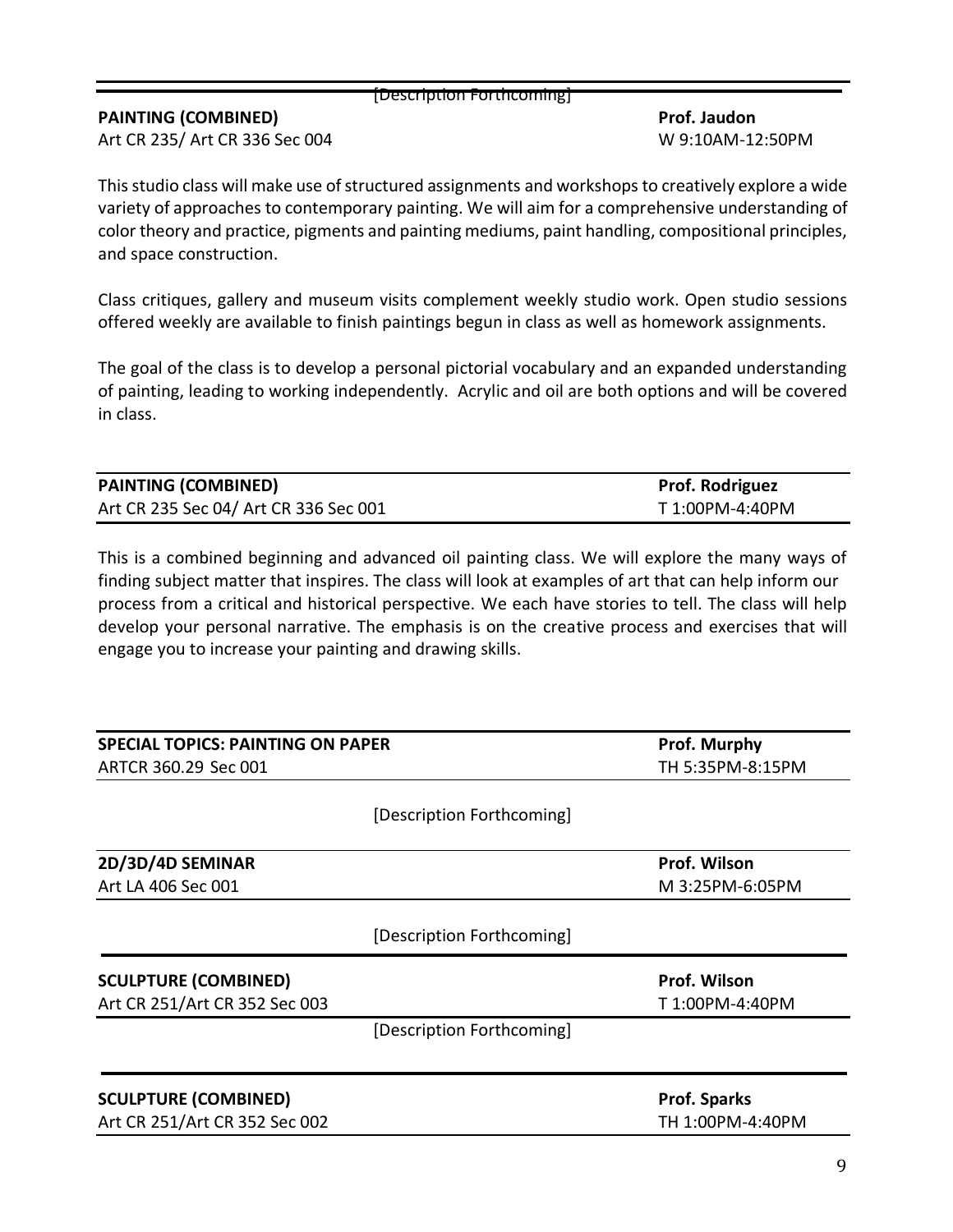The objective of this course is to develop the technical and conceptual tools needed to further each student's art practice in three-dimensional form. Beyond the physical practice of art making, we will explore key concepts and processes particular to sculpture through critical thinking, presentations, group critiques and short writing assignments. Emphasis includes applying a conceptual framework to material invention in relation to structure and form. Visiting exhibitions and research into historical and contemporary work is also expected. Active and focused participation in class discussions, class readings and a commitment to individual projects is a requirement for this course.

| <b>SCULPTURE (COMBINED)</b>   | <b>Prof. Hoffmeister</b> |
|-------------------------------|--------------------------|
| Art CR 251/Art CR 352 Sec 001 | M 5:35PM-9:15PM          |

In this class we will make sculptures using a wide variety of materials and methods, visit sculpture exhibitions, watch videos about sculpture and discuss all things related to sculpture in order to get a basic understanding and working knowledge of sculpture as is exists today and in the recent past. This class is comprised of beginning and advanced students. Beginning students will work on class assignments. Advanced students can work on these assignments, but they are also encouraged to develop their own projects.

| <b>CERAMICS (BEGINNING ONLY)</b>                       | Prof. Mongrain                 |
|--------------------------------------------------------|--------------------------------|
| Art CR 257 Sec 001                                     | W 9:10AM-12:50PM               |
| [Description Forthcoming]                              |                                |
| <b>CERAMICS (BEGINNING ONLY)</b><br>Art CR 257 Sec 002 | Prof. Nolen<br>M 1:00PM-4:40PM |
| [Description Forthcoming]                              |                                |
| <b>CERAMICS (COMBINED)</b>                             | <b>Prof. Montgomery</b>        |
| Art CR 257 Sec 004/Art CR 357 Sec 004                  | T9:10AM-12:50PM                |
| [Description Forthcoming]                              |                                |
| <b>CERAMICS (COMBINED)</b>                             | <b>Prof. Montgomery</b>        |
| Art CR 257 Sec 005/ Art CR 357 Sec 005                 | T 5:35PM-9:15PM                |
| [Description Forthcoming]                              |                                |
|                                                        | Prof. Nolen                    |
| <b>ADVANCED CERAMICS (NOT COMBINED)</b>                | M 5:35pm-9:15pm                |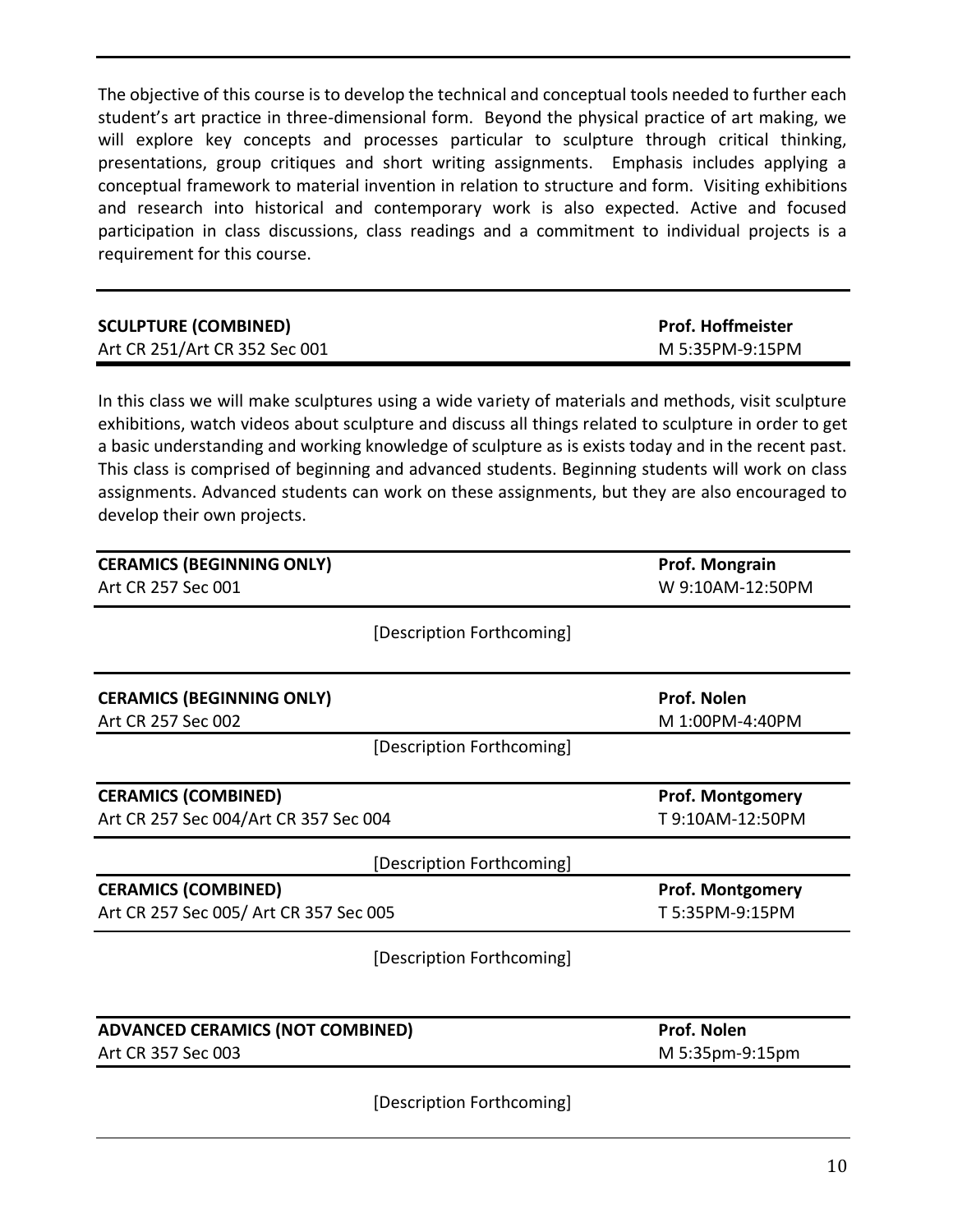The main goals of this course are to introduce students to basic photographic techniques and to explore the aesthetic possibilities of the medium.

Comprehensive instruction on camera use and basic Black and White darkroom techniques, photographic projects, darkroom use and class discussions will be the core of the class. Presentations on the work of historical and contemporary photographers, basic concepts on photographic aesthetics and a guided tour to the Museum of Modern Art will be the tools used to understand the distinct characteristics of the medium.

35mm SLR cameras, processing tanks and printing filters are available for loan to all registered students.

| PRINCIPLES OF PHOTOGRAPHY                                                                                                                             | Prof.                  |
|-------------------------------------------------------------------------------------------------------------------------------------------------------|------------------------|
| Art CR 271 Sec 006                                                                                                                                    | TH 1:00PM-4:40PM       |
| [Description Forthcoming]                                                                                                                             |                        |
| <b>PHOTOGRAPHY (COMBINED)</b>                                                                                                                         | <b>Prof. Grinblatt</b> |
| Art CR 271 Sec 005/ARTCR 372 Sec 002                                                                                                                  | T 5:35PM-9:15 PM       |
| The main goals of this course are to introduce students to basic photographic techniques and to<br>explore the aesthetic possibilities of the medium. |                        |

Comprehensive instruction on camera use and basic Black and White darkroom techniques, photographic projects, darkroom use and class discussions will be the core of the class. Presentations on the work of historical and contemporary photographers, basic concepts on photographic aesthetics and a guided tour to the Museum of Modern Art will be the tools used to understand the distinct characteristics of the medium.

35mm SLR cameras, processing tanks and printing filters are available for loan to all registered students.

| <b>ADVANCED PHOTOGRAPHY</b> | <b>Prof. Leist</b> |
|-----------------------------|--------------------|
| Art CR 372 Sec 001          | W 9:10AM-12:50 PM  |

#### Chasing Light

Photography and photographs are deeply embedded in our culture in destructive and beneficial ways. They have helped families reunite after wars ended as they have helped prosecute innocent people and been in the service of genocide, sexism and racism. They helped science progress and mingle with fiction (every time you look at a color photograph on the cover of Scientific American Magazine the color is pure fiction as the electron microscope only produces black and white images). Photography is deeply related to language and other art forms such as painting and sculpture. Photographs are among the most memorable and influential works of art and among the most widely use forms of personal expression.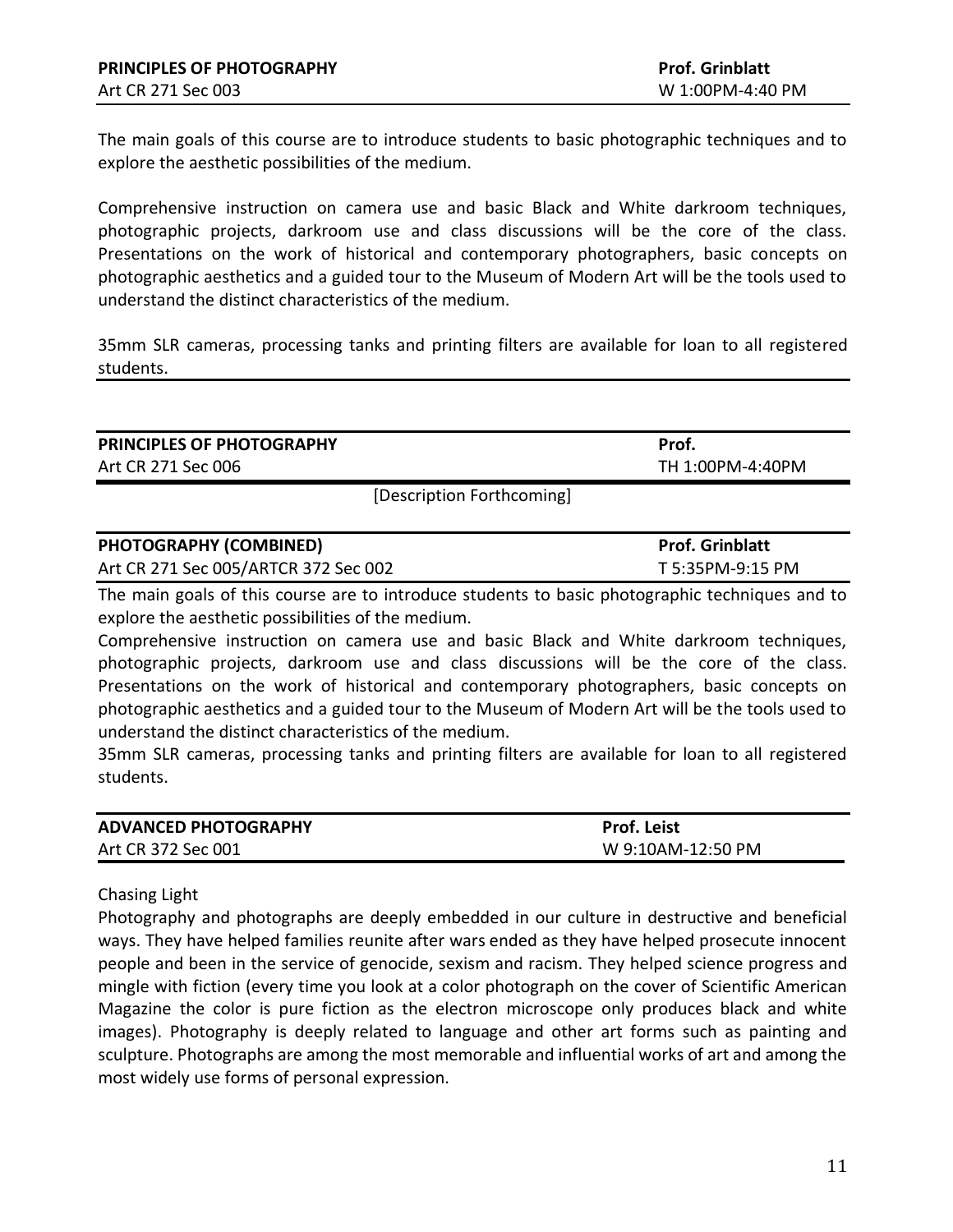What can photography as a practice and photographs as material objects as well as screen imagery offer you for making art? How can it offer a deeper understanding of how you see and look at the world? The core of this class is centered around these questions and you will have considerable freedom to choose how to structure your work. You are asked to write your own semester long assignment that you develop from week to week and that we will address continuously in our group discussions. Students have the option to work both analog and digitally regardless of the mode of instruction depending on what resources are available.

This course combines readings, lectures and group discussions intended to foster an aesthetic appreciation of photography as well as digital imaging, and a critical awareness of how images in our culture are produced and constructed.

| TH 9:10AM-12:50PM<br>Art CR 382 Sec 001 | <b>DIGITAL PHOTOGRAPHY</b> | Prof. |
|-----------------------------------------|----------------------------|-------|
|                                         |                            |       |

[Description Forthcoming]

# **SPECIAL PROJECTS: ALTERNATIVE PHOTOGRAPHIC PROCESSES Prof. Freeman** Art CR 360 Sec 001 W 5:35PM-8:15PM

This course will approach photography in a hands-on, experimental way, considering the material aspects that differentiate a photograph from other art forms. Instruction covers  $19<sup>th</sup>$  and  $20<sup>th</sup>$ Century darkroom techniques including cyanotypes, photograms, and chemigrams, along with contemporary approaches such as contact printing with digital negatives. The physicality of these methods will be emphasized as a means to explore creative expression and critical interpretation within photographic work.

We will look at both historical and contemporary projects that engage with the following questions: How have artists made use of photographic manipulation throughout the medium's history? How can a photograph act like a painting or a sculpture? How has digital photography increased contemporary interest in the physicality of analog photographic processes?

We will work in both analog and digital methods, including hybrid processes, such as digital negatives made from inkjet transparencies.

For questions email: [cfreeman.hunter.@gmail.com](mailto:cfreeman.hunter.@gmail.com)

| <b>NEW GENRES (COMBINED)</b>          | <b>Prof. Grimbone</b> |
|---------------------------------------|-----------------------|
| Art CR 290 Sec 002/Art CR 390 Sec 002 | Th 1:00PM-4:40PM      |

# New Genres (Beginning)

This introduction to New Genres includes video, sound, performance, installation and other media based arts. Students use critical thinking to develop conceptual and material processes. Skills and tools explored in this course include the use of digital technologies, recording equipment, and editing methods.

# New Genres (Advanced)

In this course each student concentrates on a specific conceptual approach to methods and materials. New Genres Advanced builds on the ideas and skills learned in the beginning course. Individual exploration is emphasized through a deeper knowledge of tools, processes and critical discourse. May be repeated once (i.e., taken twice).